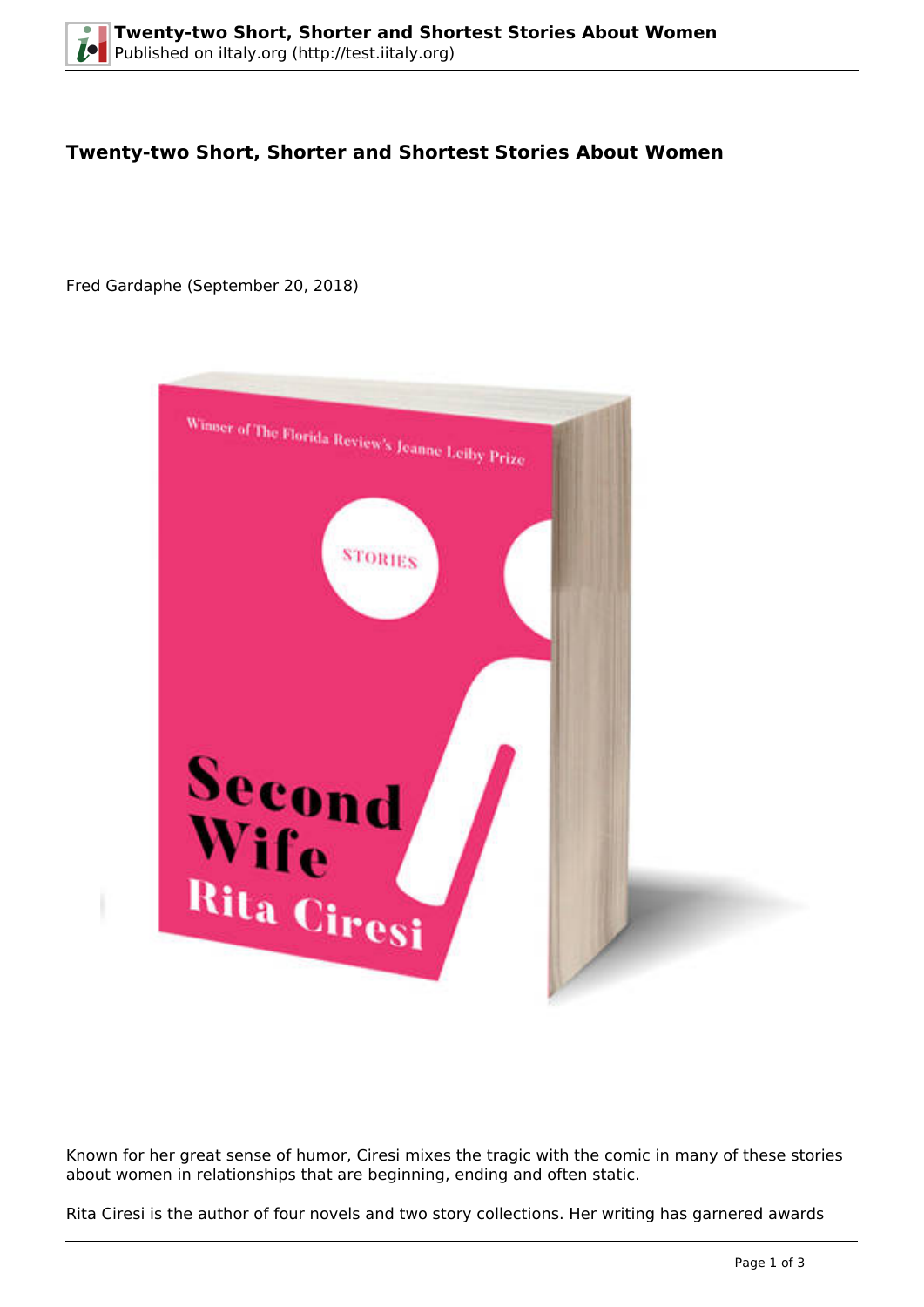

such as the prestigious Pirate's Alley Faulkner Prize for the Novel; the Barnes and Noble "Discover New Writers" series; finalist status for the Los Angeles Times Book Award, and the Flannery O'Connor Award from the University of Georgia Press.

Cirsesi's early writing often dealt with younger protagonists groping toward their future while trying to deal with their families' pasts; often her characters face the question: can the daughter of Italian immigrants use any of her ancestral culture in creating her own American self? In her latest collection of stories, "Second Wife," Ciresi moves away from a focus on ethnicity to create a series of "everywomen" who speak to the ups, and mostly, the downs of life after marriage in voices that lure and drag us into some very interesting places.

If brevity is really the "soul of wit," as Polonius tells Gertrude in the second scene of Act II of Hamlet, then these stories give us a good look at the soul of this talented writer. "Second Wife" collects twenty-two short, shorter and shortest stories, some a few pages, some a page, and one a single sentence, each as engaging as the next.

Stories, like the opening, "Bag Boy"—the longest at eight pages—

turn in on themselves, leaving us with a number of ways to think about what we've just read. Here we have what could be called a novel in a story because Ciresi packs her story full of other stories. Ciresi is a master of the ability of to make the reader aware of the not said by adding more information through implication in her dialogues and rich ambiguities in her words. By the time you get to the end, you're already thinking about what happened earlier to make you realize that this story is more than just a fantasy about a grocery bagger.

In a single sentence, the story, "Depression, origin of," achieves its goal of telling a tale that touches us deeply in less than twenty words, leaving us wanting to know more about this person—so much so that we might even try imagining her past, present and future for ourselves.

Known for her great sense of humor, Ciresi mixes the tragic with the comic in many of these stories about women in relationships that are beginning, ending and often static. Whether in love, hate or fear, the second wives here make us all think of what we can do to keep our own lives from being like these. Some of these entries are fantasies; "Physical Therapy," "Hot Yoga" and "Love for Sale: 99 cents," all tell us more about a character's relationship to reality than would a simple explanation of what's happening. Others work as mysteries, such as "Don't Want Other People to Know Where I Am," which opens with someone taking a psychological quiz and ends with, well, let's just say it ends with us wondering.

Ciresi's writing is sharp and sparse; she makes more out of less. But, don't be misled, there's a power here that size masks. Each story engages the reader at once and when you get to the end we often find that what we think might be happening isn't even close to what actually is occurring. There are layers to each that reward multiple readings; quite easy given their size. This experience alone is worth the price of admission to a world where hurt is real, revenge can be hilarious, and endings can be "Like That," another Ciresi story that says a whole lot in just five sentences.

"Second Wife" is the mark of a master storyteller at her best. In a world where tweets are about all some can mentally digest, Ciresi has found a way to make shortness work to lengthen our thoughts. ww

\*Distinguished Professor of English and Italian American Studies at Queens College/CUNY and the John D. Calandra Italian American Institute.